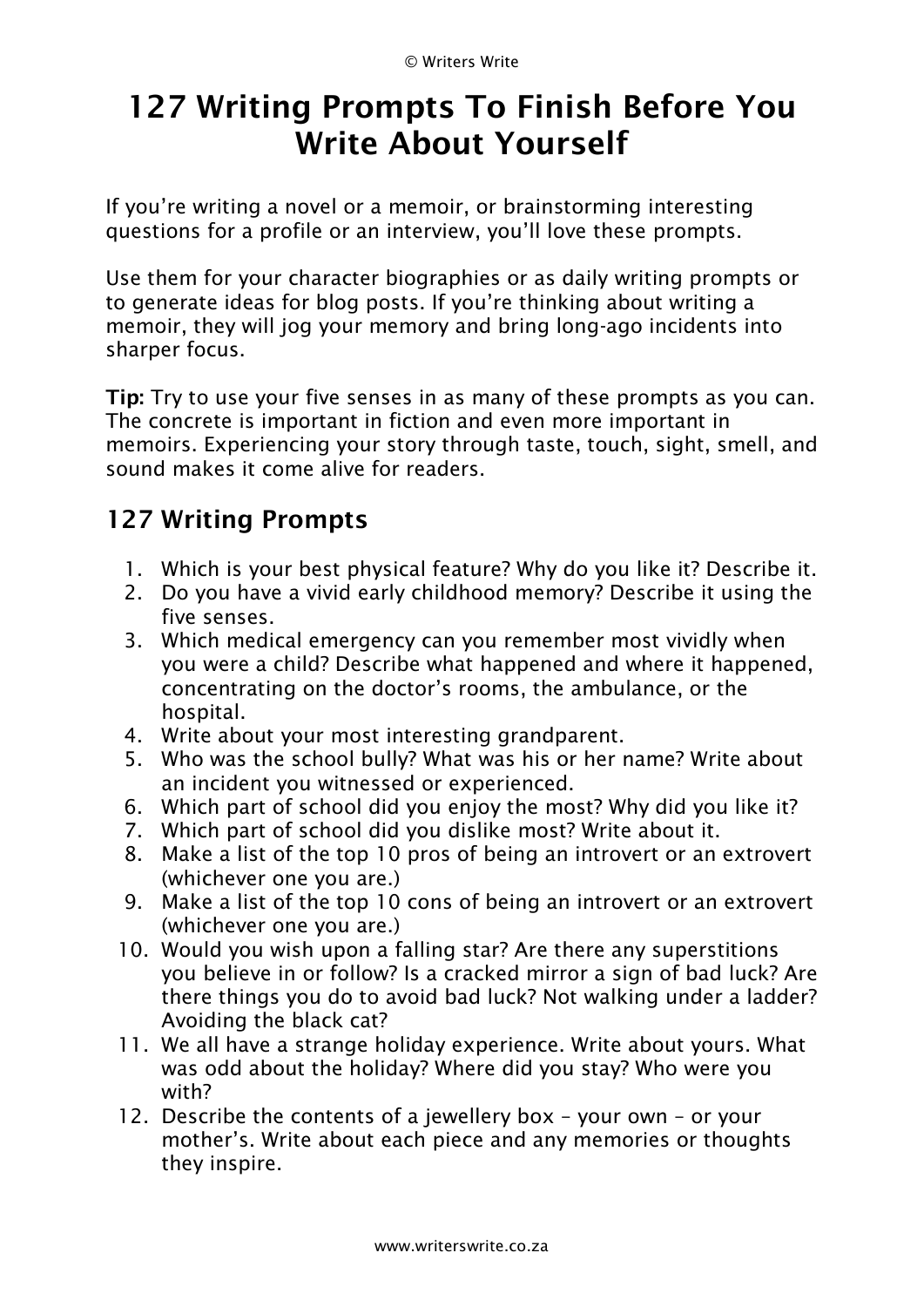- 13. What was your favourite toy when you were a young child? Write about why you loved it so much.
- 14. Write about the first time you remember spending the night at a friend"s home.
- 15. How did you get to school each day? Write about your routine.
- 16. How do you get to work today? Describe your routine.
- 17. Is there something you really wanted as a child? Write about why you wanted it and if you got it.
- 18. Who was your first best friend? Where did you meet him or her? Do you still see each other?
- 19. Write about your favourite time of the year.
- 20. Discuss freedom of choice.
- 21. Discuss gender. Do you feel comfortable with your gender and its stereotypes? If not, why not?
- 22. Would you ever consider adopting a child?
- 23. Tell a story about a lie you told that everybody still believes. Why did you lie and why haven"t you told the truth?
- 24. Write about your dream home. Describe each room. Use the senses.
- 25. Which astrological sign are you? What do you think about it? Does it suit you? Do you believe in astrology? If not, why not?
- 26. We all have one special place we love in our homes. Describe yours.
- 27. Write a thank you letter to your body for all the years it has served you.
- 28. Write about something that terrified you when you were a child. Describe an incident where you can feel the fear.
- 29. Write a wanted advertisement for your ideal roommate.
- 30. Do you have a favourite sibling? What is so special about your relationship?
- 31. Write about a family feud.



dogs? Which do you prefer? Write about the pets you"ve had and how they"ve affected your life.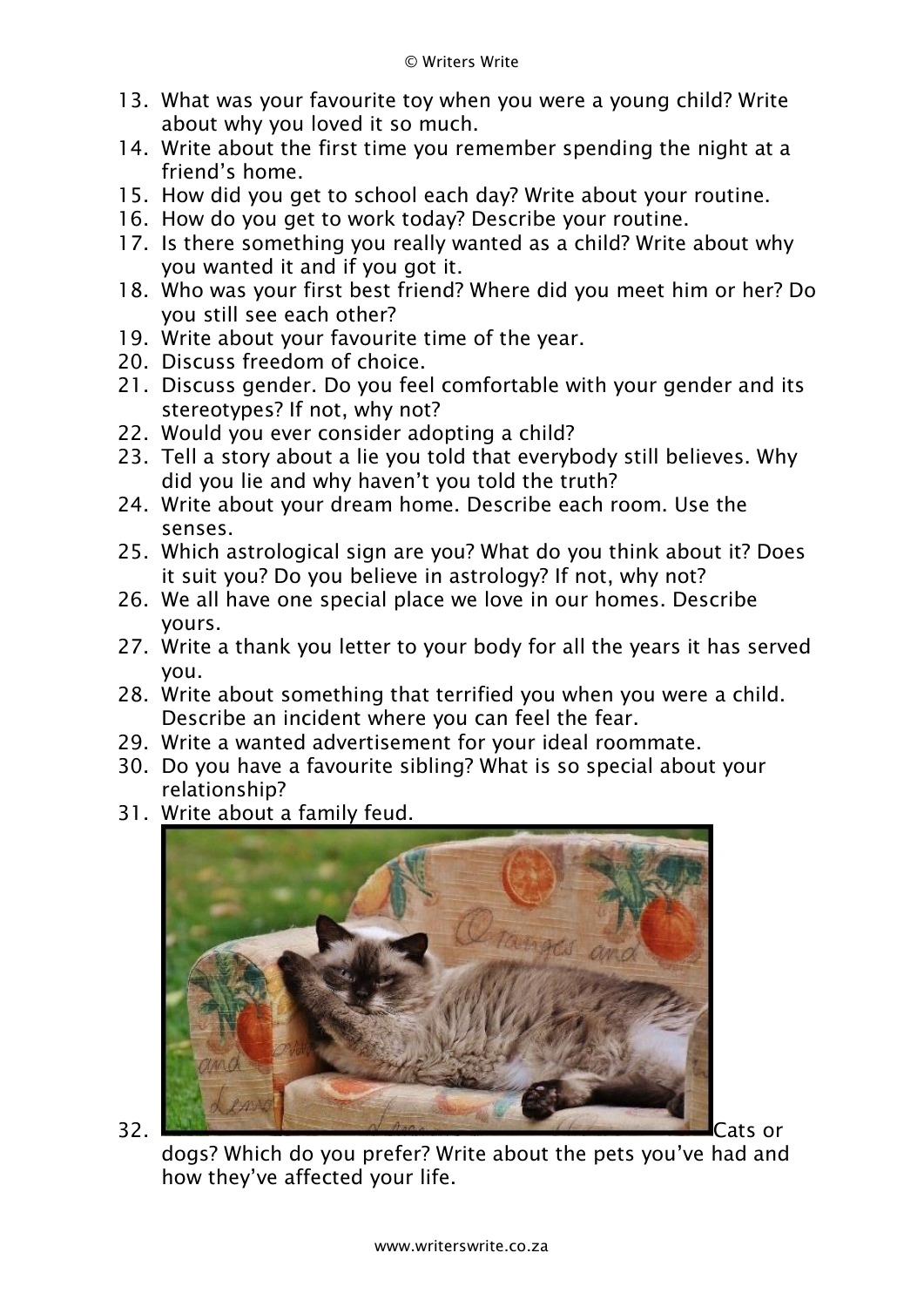- 33. "A patriot must always be ready to defend his country against his government." ~Edward Abbey. What is your opinion on patriotism?
- 34. How do you dress? Discuss your personal style and how it has changed over the years.
- 35. Write about your hair. Which hairstyles have you had over the years? How many times have you coloured your hair?
- 36. What do you love about your country and what do you dislike about your country? Do you think you would be happier if you lived somewhere else?
- 37. Discuss fate.
- 38. Discuss the pros and cons of marriage.
- 39. Tell a story about a birthday party that made an impact on you.
- 40. Tell a story about your hometown. What defines it? If you had to describe it as an animal, which animal would you choose?
- 41. Write a 10-point-plan for what you would do if you were president or prime minister of your country.
- 42. Discuss the idea of romance. Does it work in real life? Do you believe in it?
- 43. What do you think about religion?
- 44. Do you think people should have to vote in elections?
- 45. If you started a political party, what would you call it? What would it stand for?
- 46. Would you consider running for political office?
- 47. We all have ideas of behaviour that we would and could forgive. What is the line you believe nobody should cross?
- 48. Don"t judge a book by its cover. But we do, don"t we? How do you judge people based on their appearance?
- 49. Write about a snap decision you wish you had never made.
- 50. Write a letter to your mother when she was pregnant with you.
- 51. Some people believe in a god, others believe in astrologers. Do you believe you can control your destiny?
- 52. Discuss the pros and cons of having children.
- 53. What is one thing that surprised you most about being a parent?
- 54. What is one thing that surprised you most about being married?
- 55. What is one thing that surprised you most about being divorced?
- 56. What is one thing that surprised you most about being widowed?
- 57. If you could take any course or class, what would you do?
- 58. Create a missing poster for something or someone who has gone away.
- 59. Would you prefer a neat or a more comfortable home? Describe the room you"re sitting in now.
- 60. Describe the most beautiful piece of art you"ve ever seen. Tell us how it made you feel.
- 61. Write about winning something.
- 62. Write about losing something.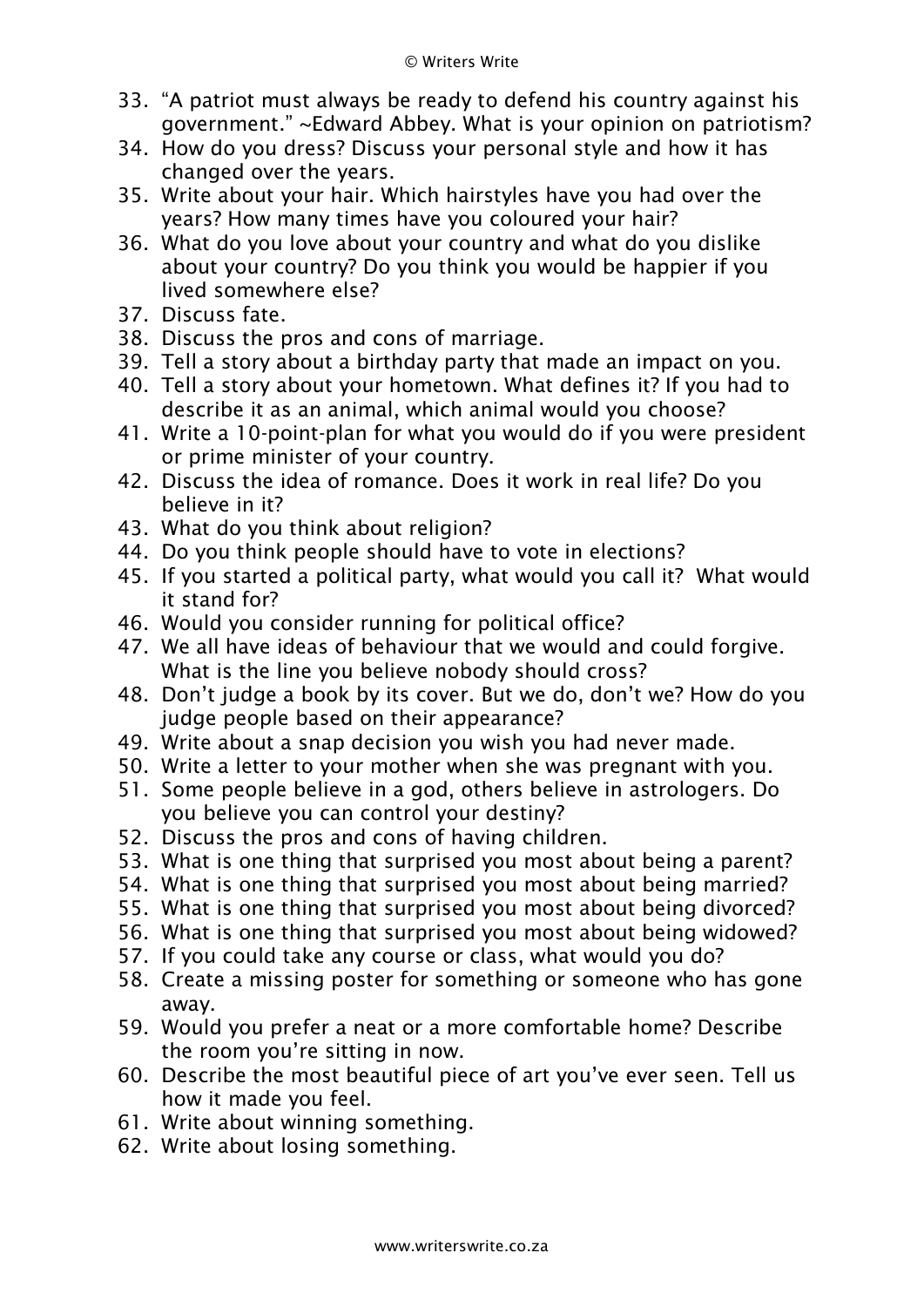- 63. Who was the most inspiring teacher, mentor, or authority figure you"ve had in your life? Write about an incident that shows why they inspire you.
- 64. Is there an object that has special significance for you?
- 65. Write about the boss from hell.
- 66. Every day, I struggle to forget …
- 67. If you could have any plastic surgery, would you choose to have any? If yes, what would you choose and why?
- 68. If you could propose a new law, what would choose?
- 69. Tell a story about getting into trouble when it wasn"t your fault.
- 70. Create a menu for the perfect dinner party.
- 71. What would you like to teach the world if you had a platform?
- 72. If you feel sad, what do you usually do to make yourself feel better? Do you prefer to be on your own or with somebody?
- 73. Write about a houseguest who overstayed his or her welcome.
- 74. Is there a fashion trend that you really dislike? Discuss.
- 75. Have you ever been addicted to something or someone? Are you still struggling with this?
- 76. Your best qualities are…
- 77. Your worst qualities are…
- 78. If you were a stranger meeting yourself, would you trust yourself based on first impressions?



tattoos.

- 80. How do you tell if you are really in love? Write about what true love means to you.
- 81. Write about a party you loved. Describe it in detail. Include the time of year, the people, the food, and the occasion. Use the five senses.
- 82. Who do you trust most in the world? How did you meet this person? Is he or she still in your life?
- 83. Write about the consequences of keeping quiet when you should have spoken up.
- 84. Write about the first person who broke your heart. Write about them in first person present tense.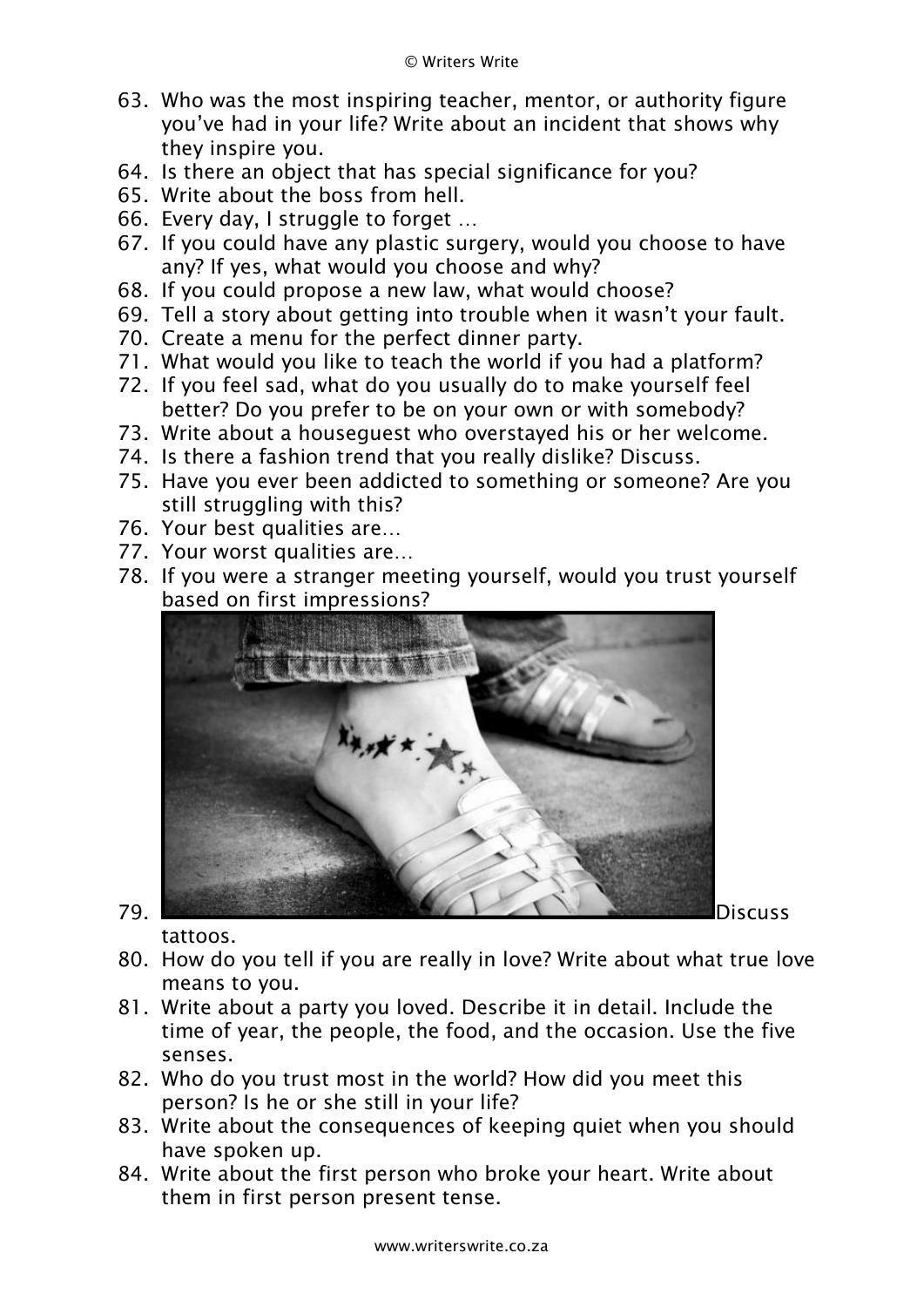- 85. Write about a guest who visited that you wished would never leave.
- 86. Tell a story about a car accident that involved you.
- 87. Make a list of the things you miss most about a previous version of yourself.
- 88. Make a list of the things you would never change about who you"ve become.
- 89. Have you ever cheated in a test? Were you ever tempted to?
- 90. Write a story about a time when you refused to give up.
- 91. Do you have a story about a friend who broke your trust? Write about how it made you feel when it happened and how you feel (not think) about it today.
- 92. Who was your favourite musical performer when you were a teenager? Do you remember the songs you loved? How did they make you feel? Who do they make you think of?
- 93. Write a letter to yourself as a child, where you warn your past self about the best and worst things to expect from your parents.
- 94. Write about being irrationally angry.
- 95. Do you have a phobia that you can"t talk about? Write about it. Write about the first time you can remember experiencing the fear.
- 96. "Stupid people are dangerous." Discuss.
- 97. What is your favourite physical activity or exercise?
- 98. Do you believe people who say they have no regrets? Do you have any? If not, why don't you have any?
- 99. What was the most embarrassing thing that happened to you when you were a child?
- 100. Write about a birth in your family that changed everything.
- 101. Write about a death in the family that changed everything.



you feel about your name? Do you know what it means? Where did it originate? Do you like your name?

- 103. Write about the things you like most about each one of your parents.
- 104. Write about something you did today that you"re proud of doing.
- 105. Describe an incident where you were the victim of physical abuse.